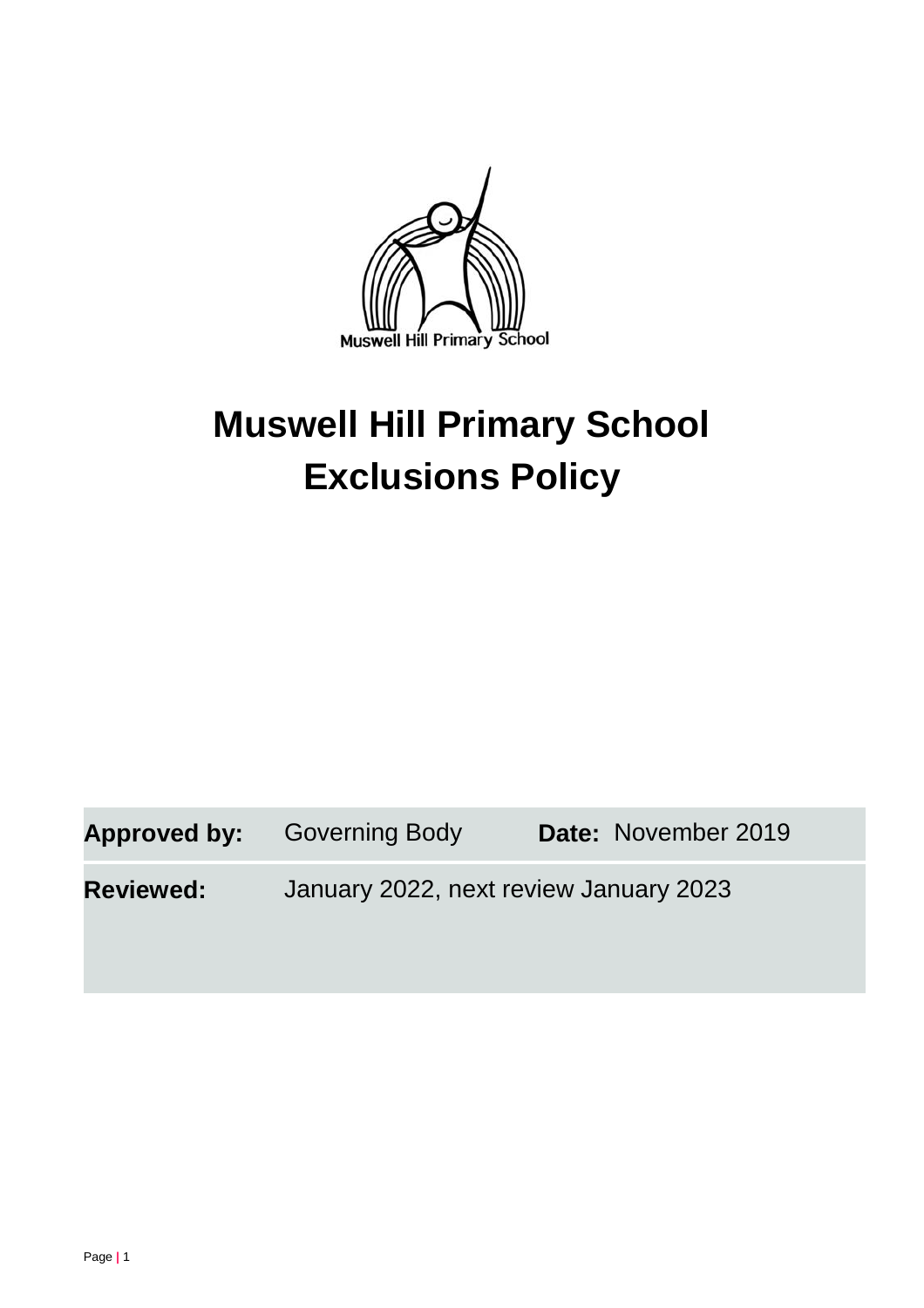# **Contents**

- 1. Aims
- 2. Legislation and statutory guidance
- 3. The decision to exclude
- 4. Roles and responsibilities
- 5. Considering the reinstatement of a pupil
- 6. An independent review
- 7. School registers
- 8. Returning from a fixed-term exclusion
- 9. Monitoring arrangements
- 10. Links with other policies
- Appendix 1: Definitions around exclusion
- Appendix 2 : Independent review panel training
- Appendix 3: Re-integration Planning Meeting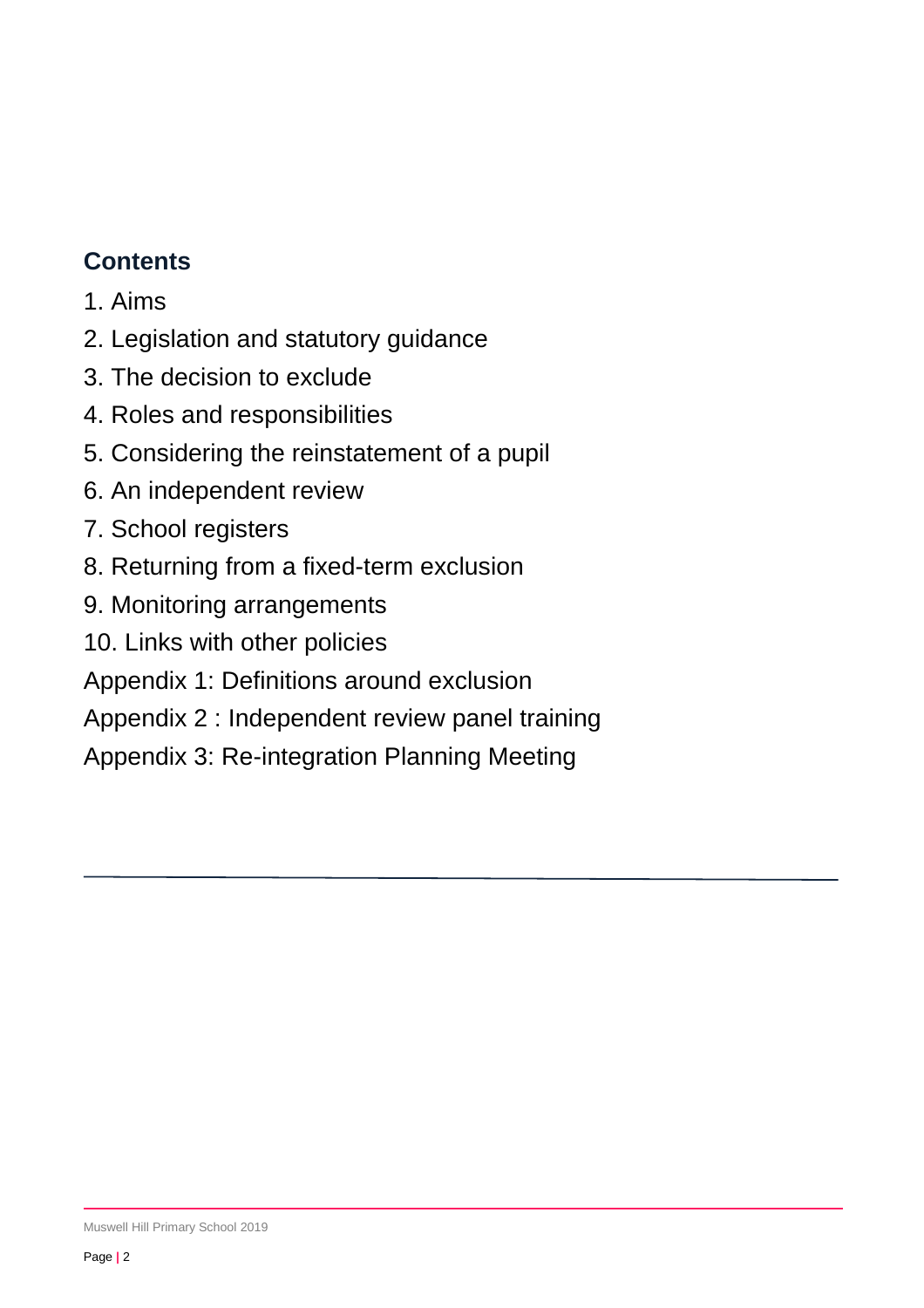# **1. Aims**

Our school aims to ensure that:

- the exclusions process is applied fairly and consistently
- the exclusions process is understood by governors, staff, parents and pupils
- pupils are safe and happy in school
- pupils do not become NEET (not in education, employment or training).

# **2. Legislation and statutory guidance**

This policy is based on statutory guidance from the Department for Education: [Exclusion from maintained schools, academies and pupil](https://www.gov.uk/government/publications/school-exclusion)  [referral units \(PRUs\) in England.](https://www.gov.uk/government/publications/school-exclusion)

It is based on the following legislation, which outlines schools' powers to exclude pupils:

- Section 52 of the [Education Act 2002,](http://www.legislation.gov.uk/ukpga/2002/32/section/52) as amended by the [Education Act 2011](http://www.legislation.gov.uk/ukpga/2011/21/contents/enacted)
- [The School Discipline \(Pupil Exclusions and Reviews\)](http://www.legislation.gov.uk/uksi/2012/1033/made)  [\(England\) Regulations 2012](http://www.legislation.gov.uk/uksi/2012/1033/made)
- Sections 64-68 of the School Standards and Framework Act [1998](http://www.legislation.gov.uk/ukpga/1998/31)

In addition, the policy is based on:

- Part 7, chapter 2 of the [Education and Inspections Act 2006,](http://www.legislation.gov.uk/ukpga/2006/40/part/7/chapter/2) which looks at parental responsibility for excluded pupils
- Section 579 of the [Education Act 1996,](http://www.legislation.gov.uk/ukpga/1996/56/section/579) which defines 'school day'

The Education (Provision of Full-Time Education for Excluded [Pupils\) \(England\) Regulations 2007,](http://www.legislation.gov.uk/uksi/2007/1870/contents/made) as amended by [The Education](http://www.legislation.gov.uk/uksi/2014/3216/contents/made)  [\(Provision of Full-Time Education for Excluded Pupils\) \(England\)](http://www.legislation.gov.uk/uksi/2014/3216/contents/made)  [\(Amendment\) Regulations 2014](http://www.legislation.gov.uk/uksi/2014/3216/contents/made)

Muswell Hill Primary School 2019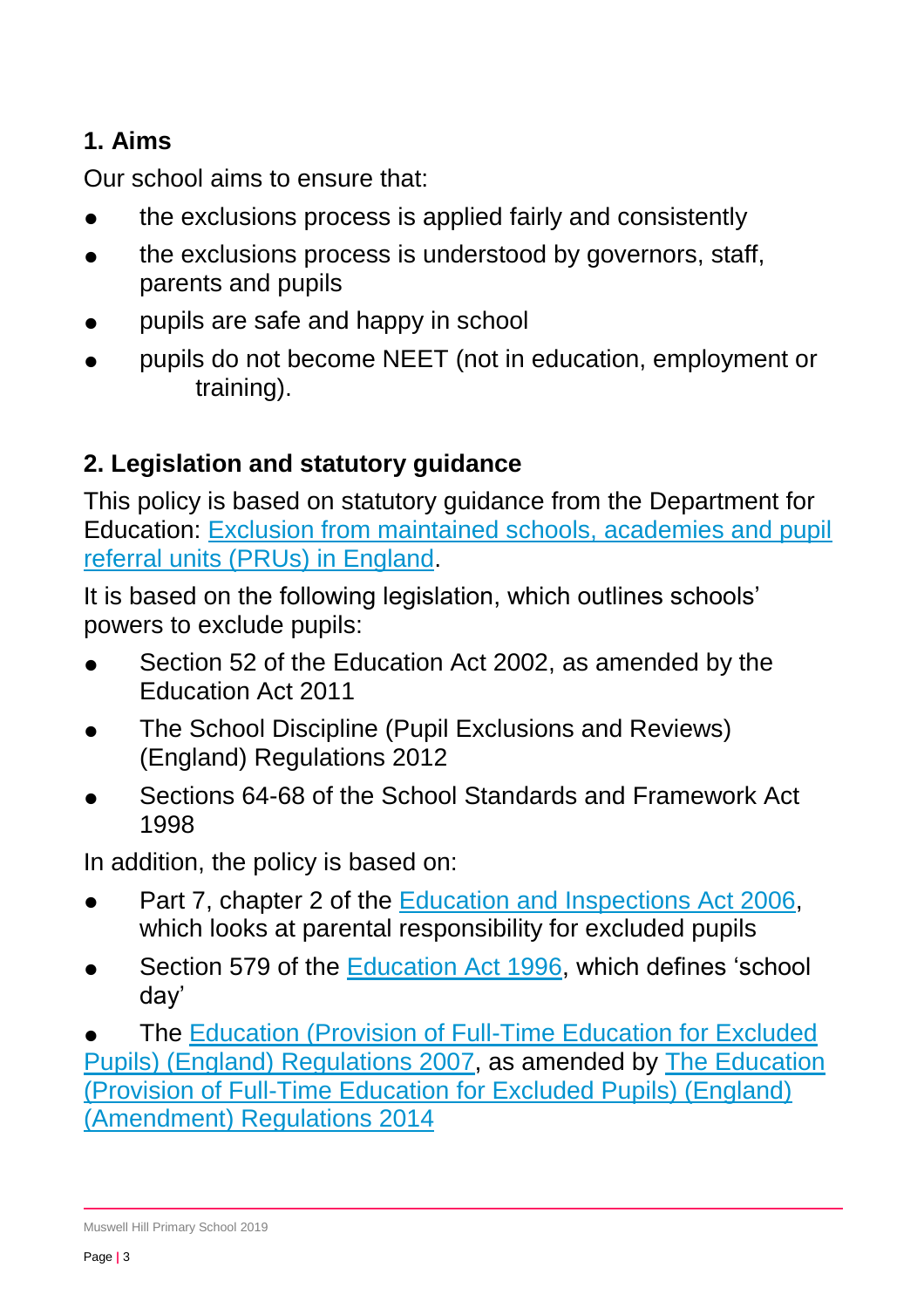#### **3. The decision to exclude**

Please see Appendix 1 for definitions around exclusion.

Schools must maintain discipline and good conduct to secure an orderly learning environment so that teaching and learning can take place. Schools will therefore need to adopt a range of strategies, including exclusion, to ensure they are providing a sound learning environment for all pupils (DFEE Social Inclusion: Pupil Support issued July 1999).

At Muswell Hill, the staff work extremely hard to ensure that a safe and stimulating environment is provided for all children. The School's Positive Behaviour Policy reflects a wide range of strategies that the school follows to foster self-esteem and respect for each other.

We strongly believe that all children need to know the boundaries of what is acceptable/unacceptable behaviour and feel secure within those boundaries. We make every effort to include all children in school life and we expect to work in partnership with parents to ensure children work in a safe learning environment.

We expect children to develop their understanding that the rights and responsibilities are equally important in order to create an environment of independent learning.

Our aim is to support the child/children who have emotional/behavioural needs and keep the exclusion levels to nil (or to a bare minimum).

We are mindful and give attention to the possibility that disruptive behaviour can be an indication of unmet needs. When we have concerns about a pupil's behaviour, the school's inclusion team (including child protection) try to identify whether there are any causal factors and intervene early in order to reduce the need for a subsequent exclusion. Muswell Hill always gives consideration to a

Muswell Hill Primary School 2019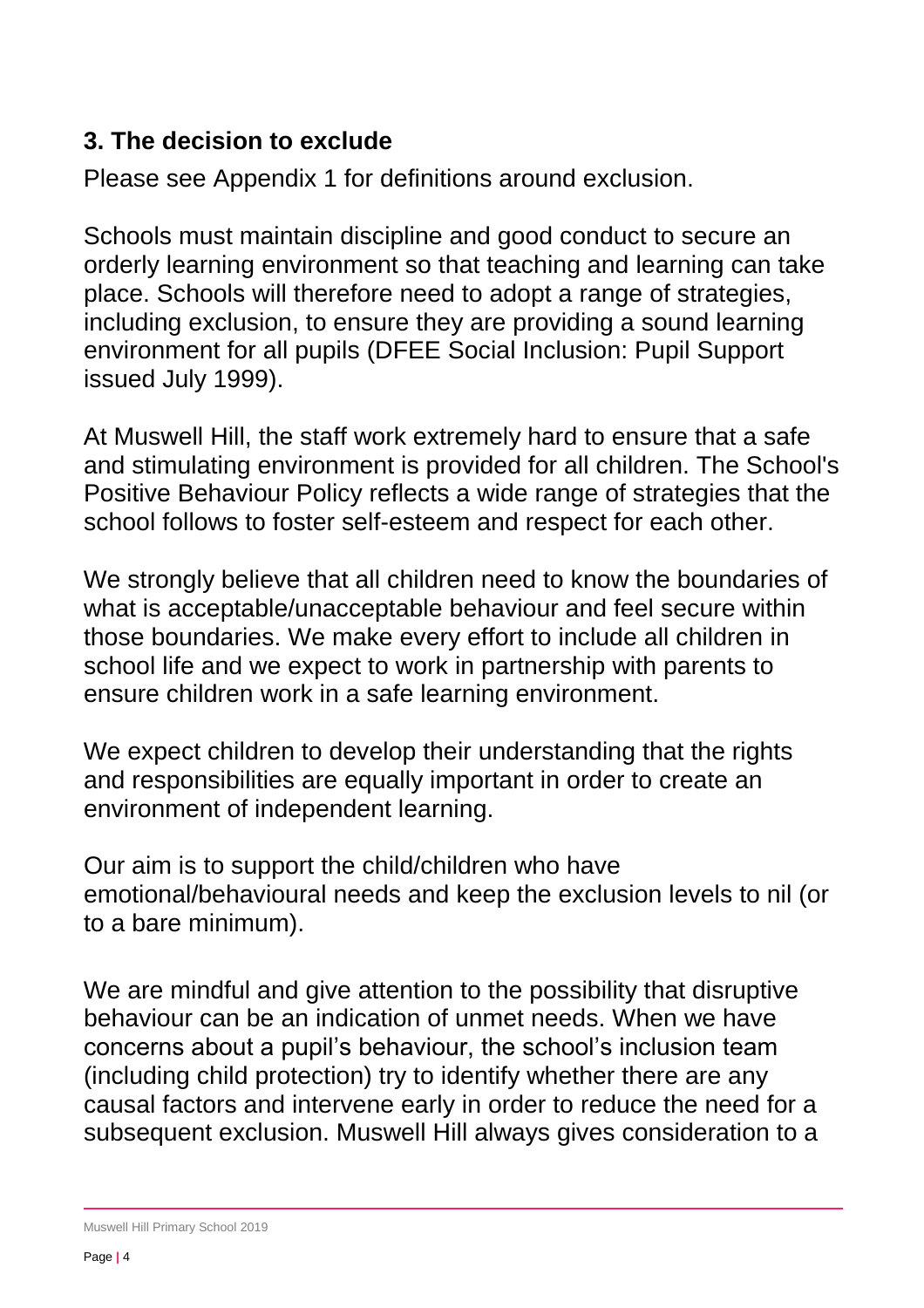multi-agency assessment that goes beyond the pupil's educational needs. (A Team Around the Child meeting is held (TAC)).

If it becomes necessary to consider exclusion it is only the headteacher, or acting headteacher, who can exclude a pupil from school. A permanent exclusion will be taken only as a last resort.

Our school is also aware that off-rolling is unlawful. Ofsted defines off rolling as:

"…the practice of removing a pupil from the school roll without a formal, permanent exclusion or by encouraging a parent to remove their child from the school roll, when the removal is primarily in the interests of the school rather than in the best interests of the pupil."

We are committed to following all statutory exclusions procedures to ensure that every child receives an education in a safe and caring environment.

A decision to exclude a child will be taken when:

- All other strategies of behavior management have been tried and failed with the child concerned
- There are serious concerns about the welfare and safety of others and/or the child concerned
- The quality of teaching and learning is seriously damaged because of the unacceptable/violent behaviour of the child concerned.

Children may be excluded even if other faculties have not been tried if the offence is in breach of the school's behaviour policy and:

- if allowing the pupil to remain in school would seriously harm the education welfare of the other pupils or others in school
- if it is not conducted in the 'heat of the moment' and the head teacher has considered the incident in question objectively
- if the incident involves violence and the above applies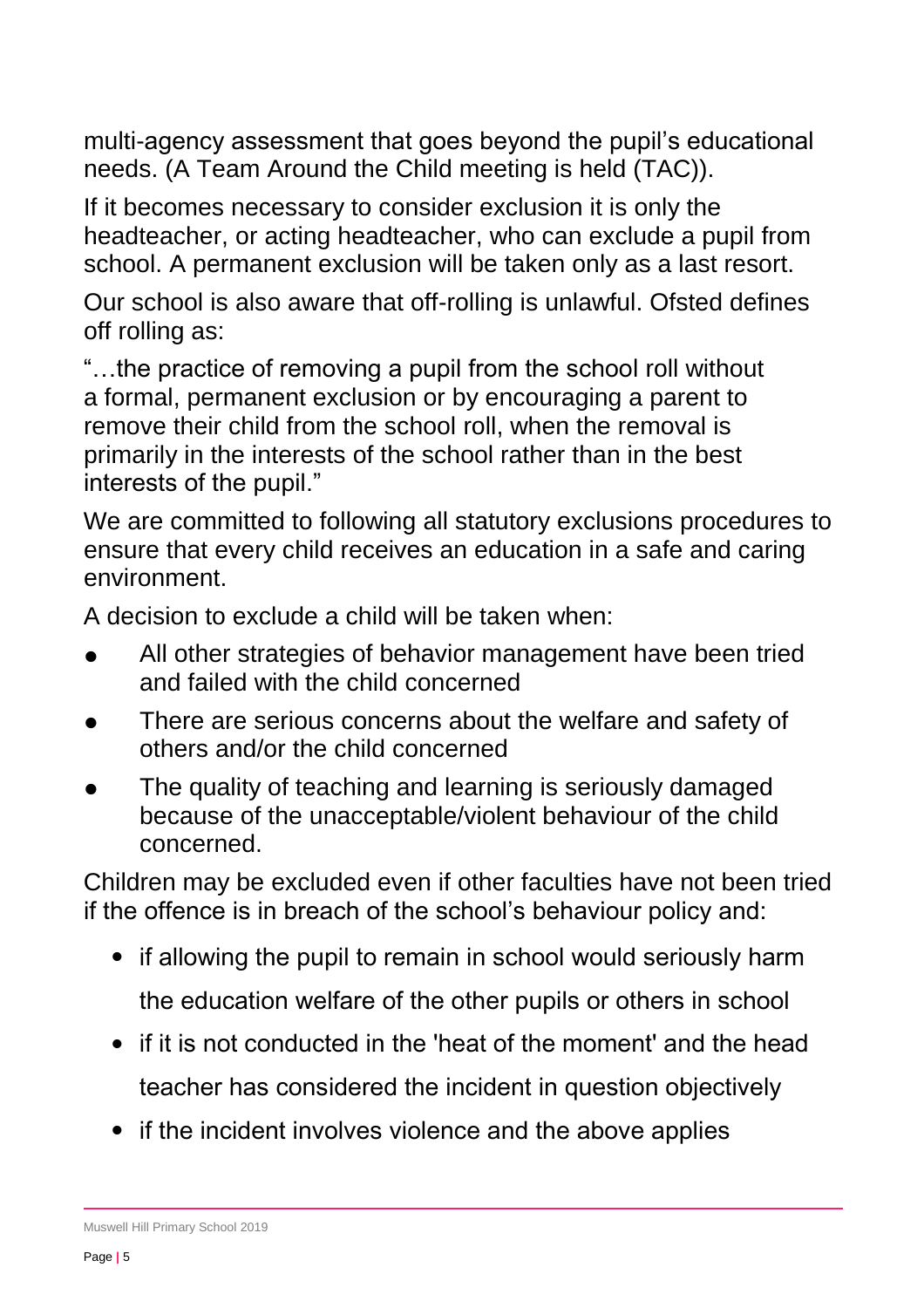• in response to a serious breach, or persistent breaches, of the school's behaviour policy.

Before deciding whether to exclude a pupil, either permanently or for a fixed period, the head teacher will:

- consider all the relevant facts and evidence, including whether the incident(s) leading to the exclusion were provoked
- allow the pupil to give their version of events
- consider if the pupil has special educational needs (SEN).

# **4. Roles and responsibilities**

# **4.1 The Headteacher**

# **Informing parents/carers**

The headteacher will immediately provide the following information, in writing, to the parents/carers of an excluded pupil:

- $\bullet$  the reason(s) for the exclusion
- the length of a fixed-term exclusion or, for a permanent exclusion, the fact that it is permanent
- information about parents'/carers' rights to make representations about the exclusion to the governing body and how the pupil may be involved in this
- where there is a legal requirement for the governing body to meet to consider the reinstatement of a pupil, and that parents/carers have a right to attend a meeting, be represented at a meeting (at their own expense) and to bring a friend.

The headteacher will also notify parents/carers by the end of the afternoon session on the day their child is excluded that for the first five school days of an exclusion, or until the start date of any alternative provision where this is earlier, that parents/carers are legally required to ensure that their child is not present in a public place during school hours without a good reason. Parents/carers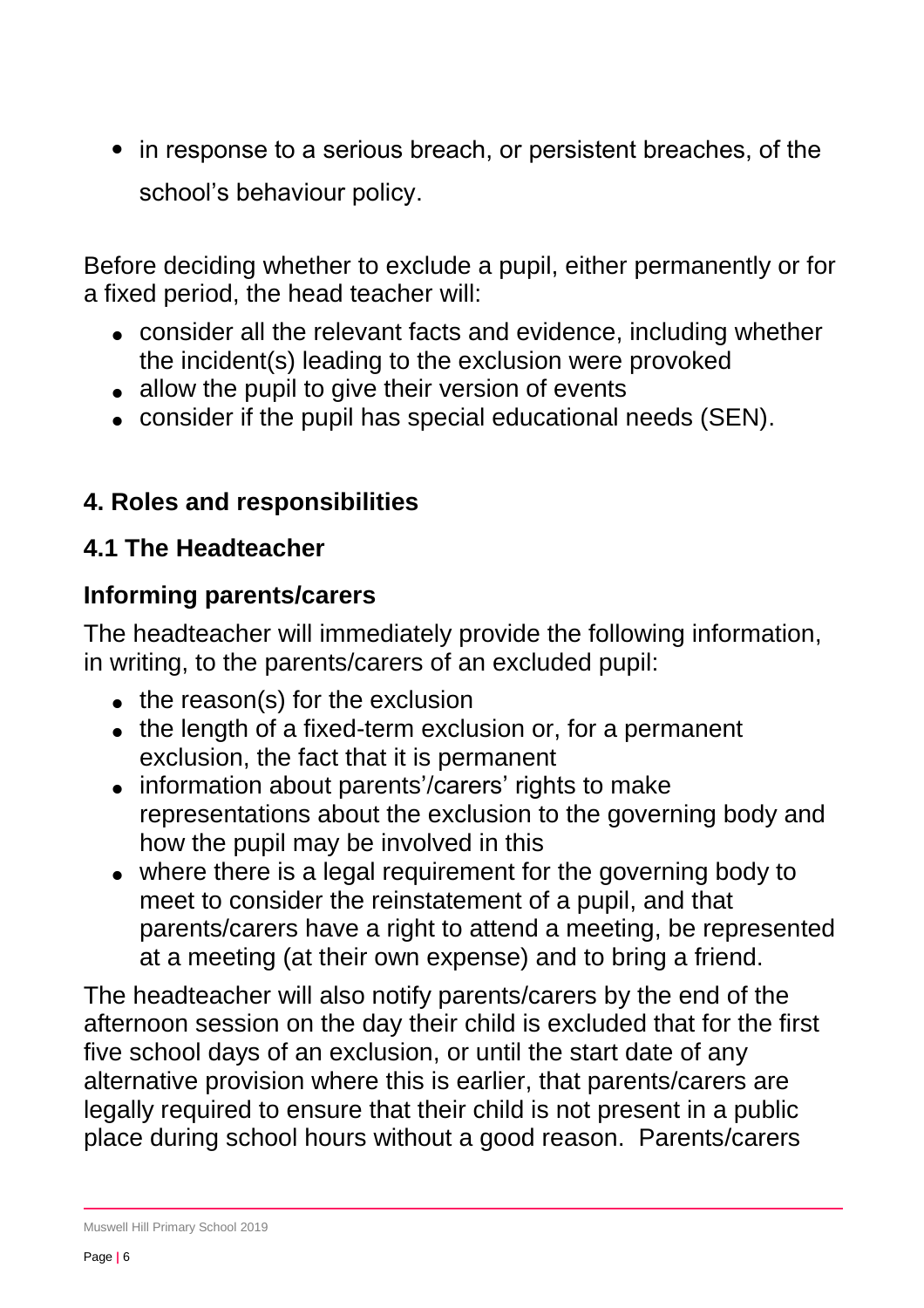may be given a fixed penalty notice or prosecuted if they fail to do this.

If alternative provision is being arranged, the following information will be included when notifying parents/carers of an exclusion:

- the start date for any provision of full-time education that has been arranged
- the start and finish times of any such provision, including the times for morning and afternoon sessions, where relevant
- the address at which the provision will take place
- any information required by the pupil to identify the person they should report to on the first day.

Where this information on alternative provision is not reasonably ascertainable by the end of the afternoon session, it may be provided in a subsequent notice, but it will be provided no later than 48 hours before the provision is due to start. The only exception to this is where alternative provision is to be provided before the sixth day of an exclusion, in which case the information can be provided with less than 48 hours' notice with parents'/carers' consent.

# **Informing the governing body and local authority**

The headteacher will immediately notify the governing body and the local authority (LA) of:

- a permanent exclusion, including when a fixed-period exclusion is made permanent
- exclusions which would result in the pupil being excluded for more than 5 school days (or more than 10 lunchtimes) in a term
- exclusions which would result in the pupil missing a public examination (such as a KS1 or KS2 assessment).

For a permanent exclusion, if the pupil lives outside the LA in which the school is located, the headteacher will also immediately inform the pupil's 'home authority' of the exclusion and the reason(s) for it without delay.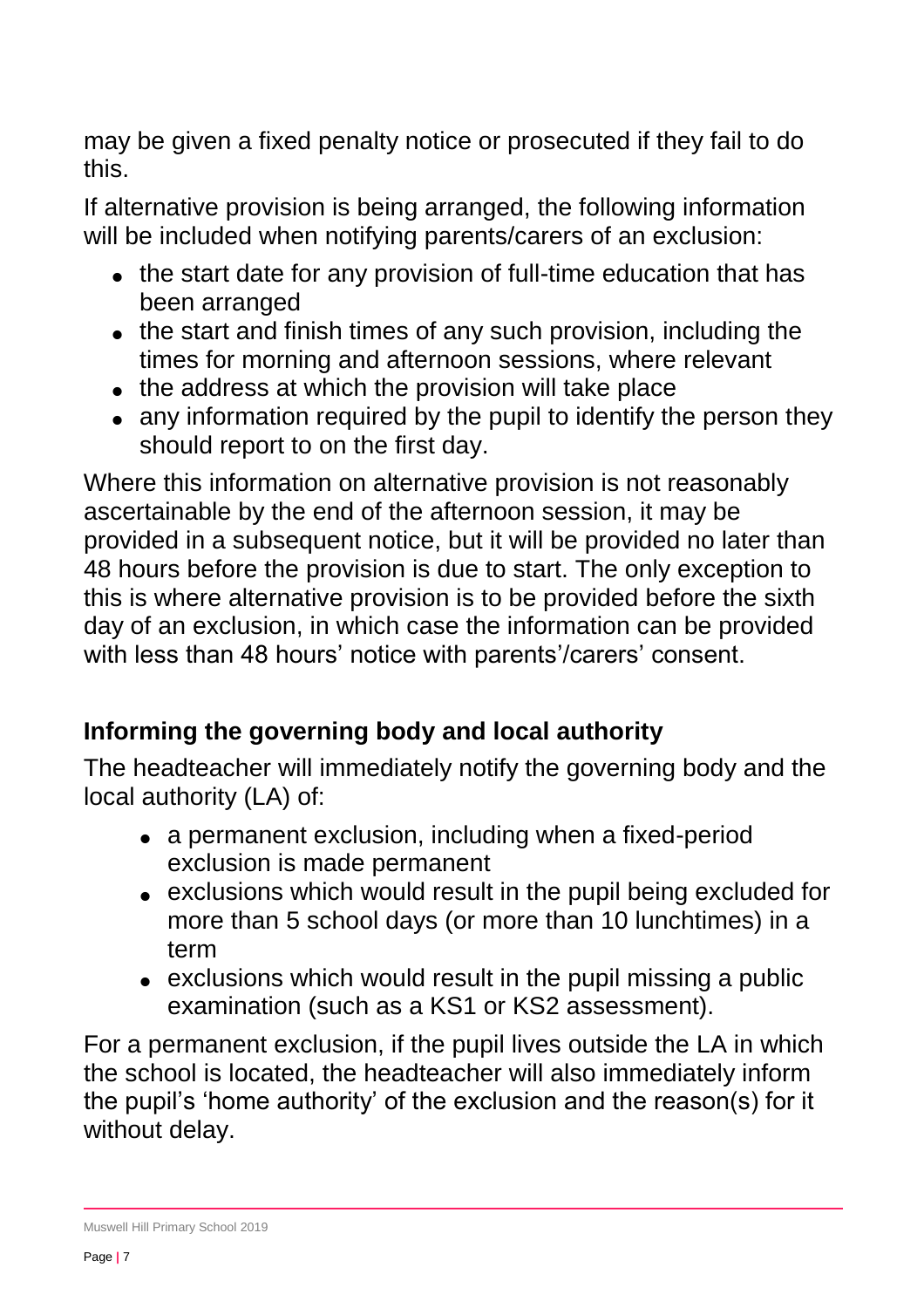For all other exclusions, the headteacher will notify the governing body and LA once a term.

# **4.2 The Governing Body**

Responsibilities regarding exclusions is delegated to a sub-group of the Governing Body – an Exclusion Committee, consisting of at least 3 governors.

The Exclusion Committee has a duty to consider the reinstatement of an excluded pupil (see section 6).

Within 14 days of receipt of a request, the governing body will provide the secretary of state and the LA with information about any exclusions in the last 12 months.

For a fixed-period exclusion of more than 5 school days, the governing body will arrange suitable full-time education for the pupil. This provision will begin no later than the sixth day of the exclusion.

# **4.3 Haringey LA**

For permanent exclusions, the LA is responsible for arranging suitable full-time education to begin no later than the sixth day of the exclusion.

# **4.4 Parents/Carers**

As previously stated in 4.1 during a period of exclusion, parents/carers have a legal duty to ensure that their child is not present in a public place during school hours without a good reason. Parents/carers may be given a fixed penalty notice or prosecuted if they fail to do this.

It is also the parents'/carers' responsibility to ensure that any work that has been set for the exclusion period is completed and returned to school.

Muswell Hill Primary School 2019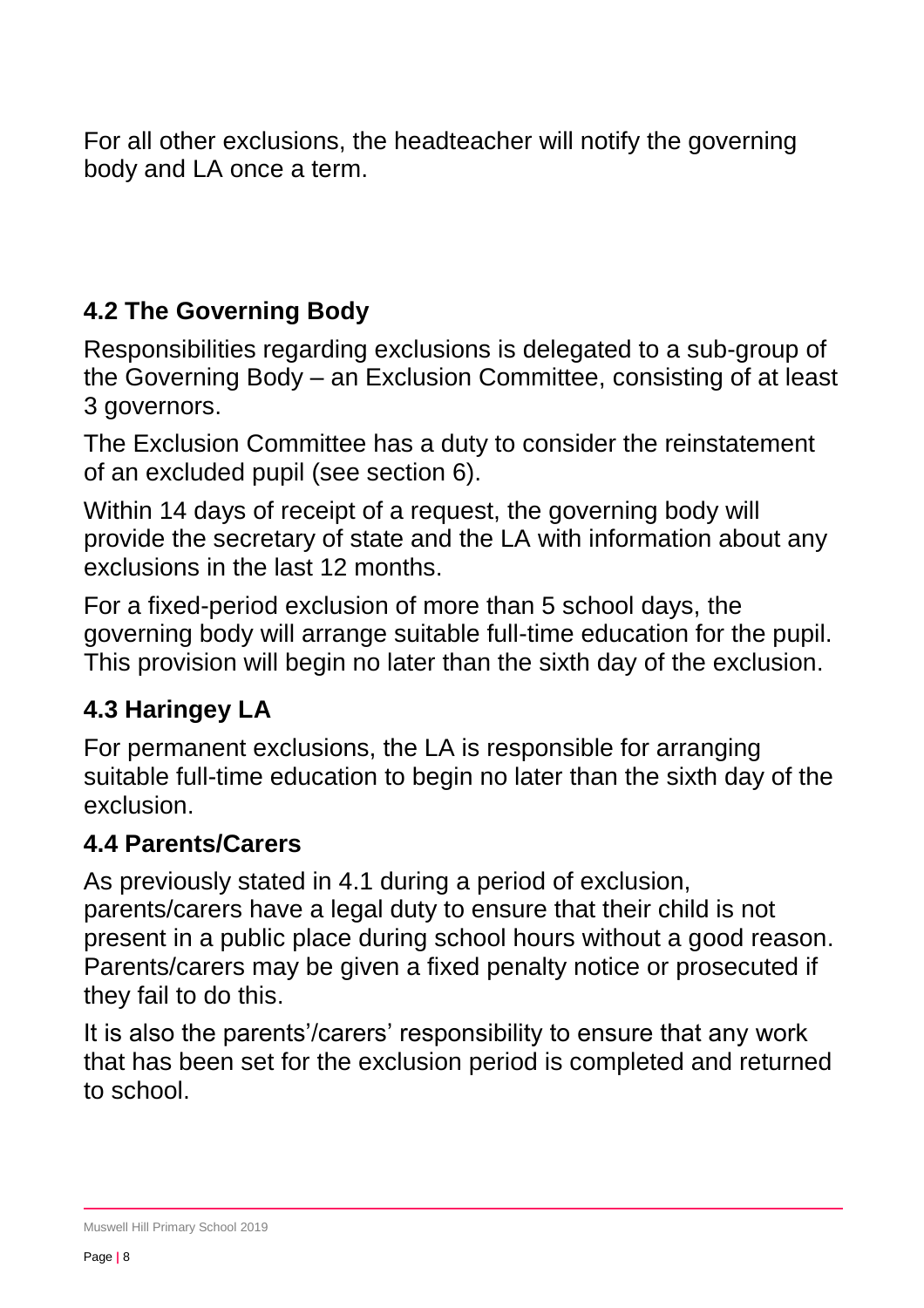Sources of impartial information can be found at the following:

1) Link to the DfE guidance on exclusions:

[https://assets.publishing.service.gov.uk/government/uploads/system/](https://assets.publishing.service.gov.uk/government/uploads/system/uploads/attachment_data/file/641418/20170831_Exclusion_Stat_guidance_Web_version.pdf) [uploads/attachment\\_data/file/641418/20170831\\_Exclusion\\_Stat\\_gui](https://assets.publishing.service.gov.uk/government/uploads/system/uploads/attachment_data/file/641418/20170831_Exclusion_Stat_guidance_Web_version.pdf) [dance\\_Web\\_version.pdf](https://assets.publishing.service.gov.uk/government/uploads/system/uploads/attachment_data/file/641418/20170831_Exclusion_Stat_guidance_Web_version.pdf)

2) Link and contact information for the Coram Children's Legal Centre: www.childrenslegalcentre.com

## **5. Considering the reinstatement of a pupil**

The Exclusion Committee will consider the reinstatement of an excluded pupil within 15 school days of receiving the notice of the exclusion if:

- the exclusion is permanent
- it is a fixed-term exclusion, which would bring the pupil's total number of school days of exclusion to more than 15 in a term
- it would result in a pupil missing a public examination.

If requested to do so by parents/carers, the Exclusion Committee will consider the reinstatement of an excluded pupil within 50 school days of receiving notice of the exclusion if the pupil would be excluded from school for more than 5 school days, but less than 15, in a single term.

Where an exclusion, would result in a pupil missing a public examination (i.e. SATs), the Exclusion Committee will consider the reinstatement of the pupil before the date of the examination. If this is not practicable, the chair of the governing body (or the vice-chair where the chair is unable to make this consideration) will consider the exclusion independently and decide whether or not to reinstate the pupil.

Muswell Hill Exclusion Committee can either:

- decline to reinstate the pupil, or
- direct the reinstatement of the pupil immediately, or on a particular date.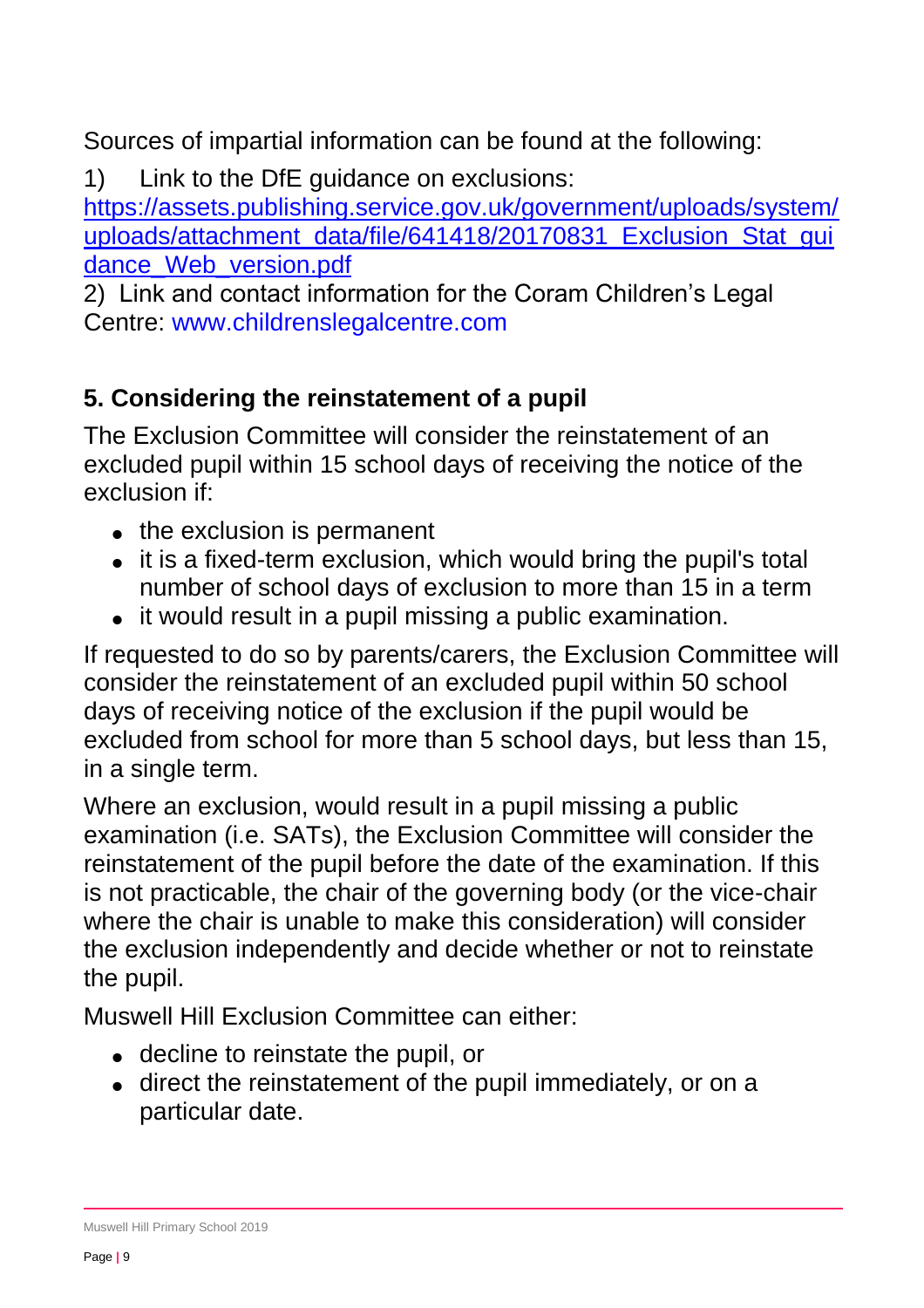In reaching a decision, the Exclusion Committee will consider whether the exclusion was lawful, reasonable and procedurally fair and whether the head teacher followed their legal duties. They will decide whether or not a fact is true 'on the balance of probabilities', which differs from the criminal standard of 'beyond reasonable doubt', as well as any evidence that was presented in relation to the decision to exclude.

Minutes will be taken of the meeting, and a record of evidence considered kept. The outcome will also be recorded on the pupil's educational record.

The Exclusion Committee will notify, in writing, the headteacher, parents/carers and the LA of its decision, along with reasons for its decision, without delay.

Where an exclusion is permanent, the Exclusion Committee decision will also include the following:

- $\bullet$  the fact that it is permanent
- notice of parents'/carers' right to ask for the decision to be reviewed by an independent review panel, and
- the date by which an application for an independent review must be made
- the name and address to whom an application for a review should be submitted
- that any application should set out the grounds on which it is being made and that, where appropriate, reference to how the pupil's SEN are considered to be relevant to the exclusion
- that, regardless of whether the excluded pupil has recognised SEN, parents have a right to require the Haringey LA to appoint an SEN expert to attend the review
- details of the role of the SEN expert and that there would be no cost to parents/carers for this appointment
- that parents/carers must make clear if they wish for an SEN expert to be appointed in any application for a review
- that parents/carers may, at their own expense, appoint someone to make written and/or oral representations to the panel, and parents/carers may also bring a friend to the review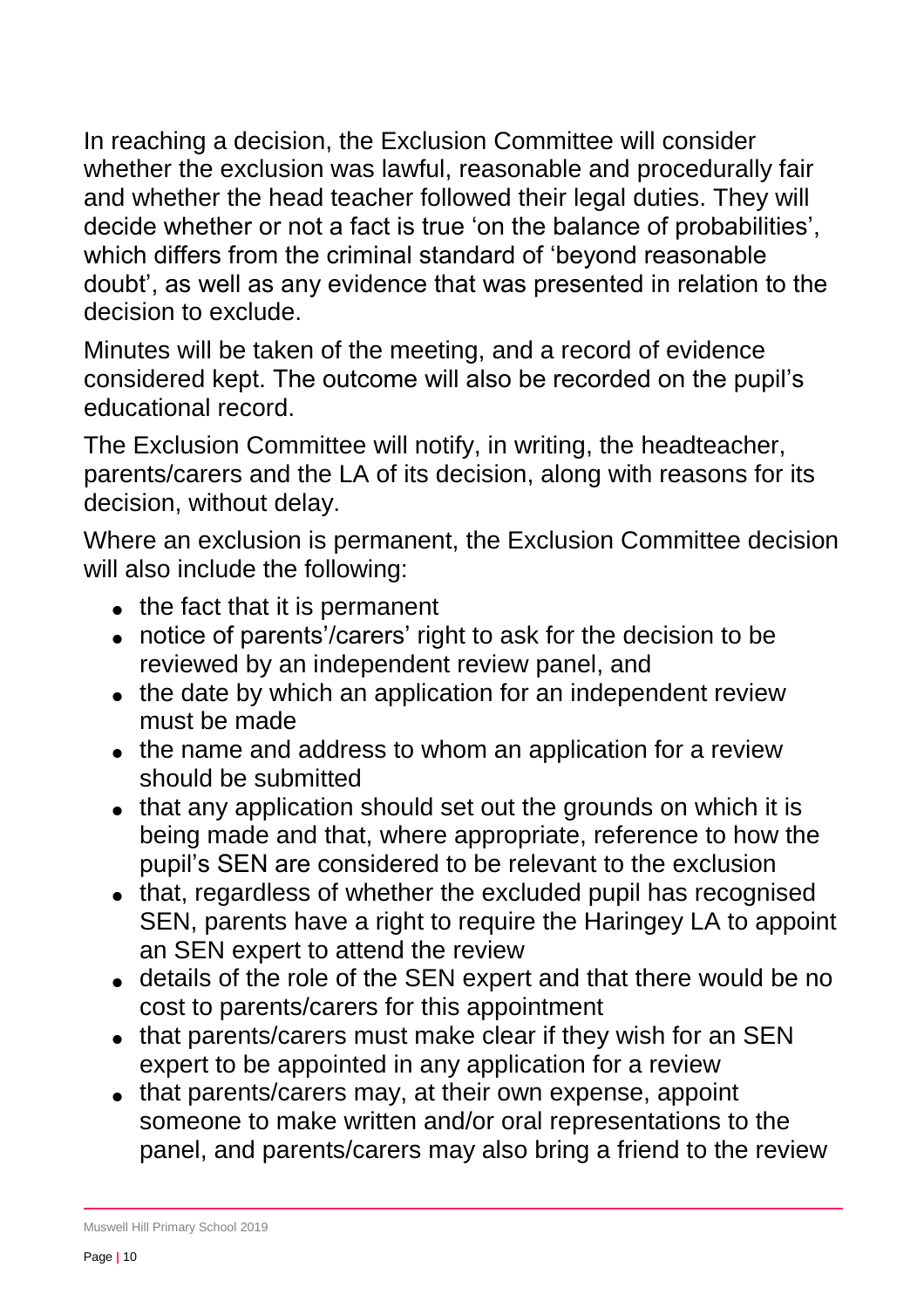• that, if parents/carers believe that the exclusion has occurred as a result of discrimination, they may make a claim under the Equality Act 2010 to the first-tier tribunal (special educational needs and disability), in the case of disability discrimination, or the county court, in the case of other forms of discrimination. A claim of discrimination made under these routes should be lodged within 6 months of the date on which the discrimination is alleged to have taken place.

#### **6. An independent review**

If parents/carers apply for an independent review, Haringey LA will arrange for an independent panel to review the decision of the governing body not to reinstate a permanently excluded pupil.

Applications for an independent review must be made within 15 school days of notice being given to the parents/carers by the Exclusion Committee of its decision to not reinstate a pupil.

A panel of 3 or 5 members will be constituted with representatives from each of the categories below. Where a 5-member panel is constituted, 2 members will come from the school governor's category and 2 members will come from the head teacher category.

- A lay member to chair the panel who has not worked in any school in a paid capacity, disregarding any experience as a school governor or volunteer.
- School governors who have served as a governor for at least 12 consecutive months in the last 5 years, provided they have not been teachers or head teachers during this time.
- Head teachers or individuals who have been a head teacher within the last 5 years.

A person may not serve as a member of a review panel if they:

- are a member of the Haringey LA or governing body of the excluding school
- are the head teacher of the excluding school, or have held this position in the last 5 years;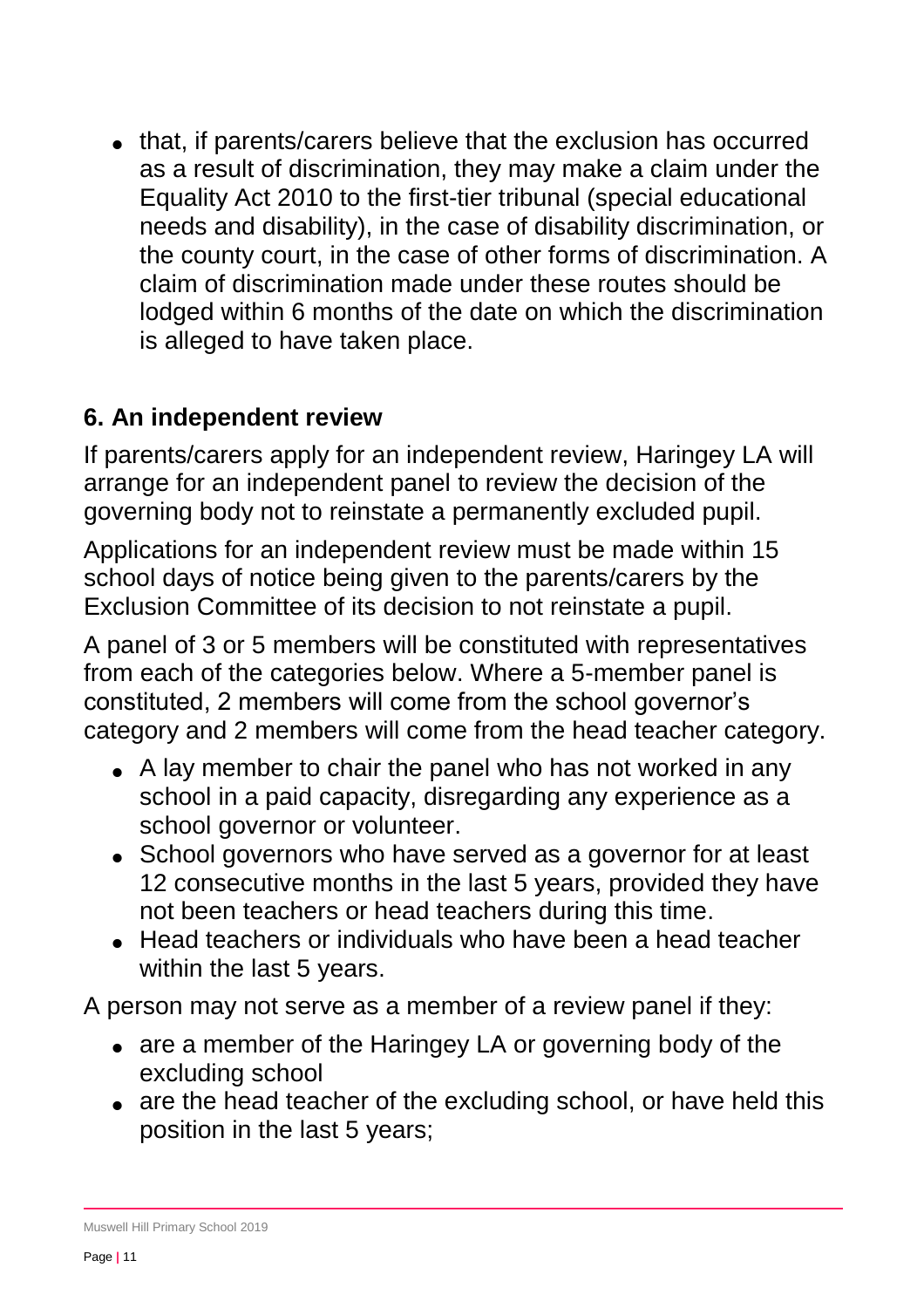- are an employee of the Haringey LA or the governing body, of the excluding school (unless they are employed as a head teacher at another school);
- have, or at any time have had, any connection with the Haringey LA school, governing body, parents or pupil, or the incident leading to the exclusion, which might reasonably be taken to raise doubts about their impartially
- have not had the required training within the last 2 years (see Appendix 2 for what training must cover).

A clerk will be appointed to the panel.

The independent panel will decide one of the following:

- uphold the governing body's decision
- recommend that the governing body reconsiders reinstatement
- quash the governing body's decision and direct that they reconsider reinstatement (only when the decision is judged to be flawed).

The panel's decision can be decided by a majority vote. In the case of a tied decision, the chair has the casting vote.

# **7. School registers**

A pupil's name will be removed from the school admissions register if:

- 15 school days have passed since the parents were notified of the exclusion panel's decision to not reinstate the pupil and no application has been made for an independent review panel, or
- the parents have stated in writing that they will not be applying for an independent review panel.

Where an application for an independent review has been made, the governing body will wait until that review has concluded before removing a pupil's name from the register.

Where alternative provision has been made for an excluded pupil and they attend it, code B (education off-site) or code D (dual registration) will be used on the attendance register.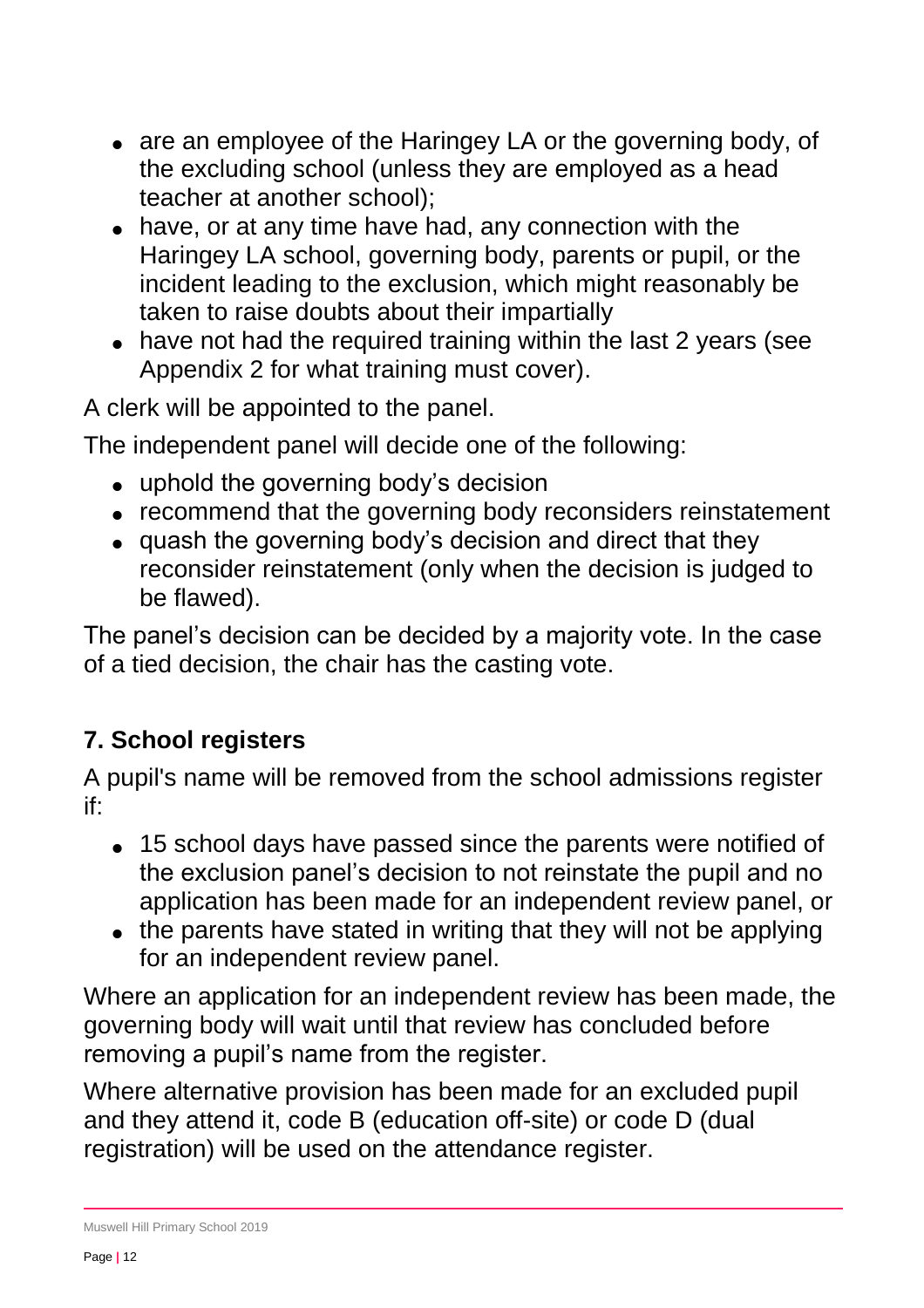Where excluded pupils are not attending alternative provision, code E (absent) will be used.

#### **8. Returning from a fixed-term exclusion**

Muswell Hill has a clear strategy for reintegrating pupils that return to school following a fixed period exclusion, and for managing their future behaviour. A reintegration plan and agreement is made with the headteacher/SLT or other staff members if appropriate, the child and the parents/carers. This is recorded or discussed verbally. Please see re-integration plan and agreement in Appendix 3. What to expect from the meeting:

- what the child wants to achieve
- where the pupil is in relation to his/her goal (managing emotions when things go wrong or being out in games etc)
- what the pupil will do to achieve those goals (strategies etc)
- a restorative conversation with others involved, if appropriate.

#### **9. Monitoring arrangements**

The head teacher (and SLT) monitors the number of exclusions every term and reports back to the governing body. They also liaise with the local authority to ensure suitable full-time education for excluded pupils.

This policy will be reviewed annually by the governing body. At every review, the policy will be shared with the governing body.

#### **10. Links with other policies**

This exclusions policy is linked to our:

- Behaviour policy
- SEN policy and information report.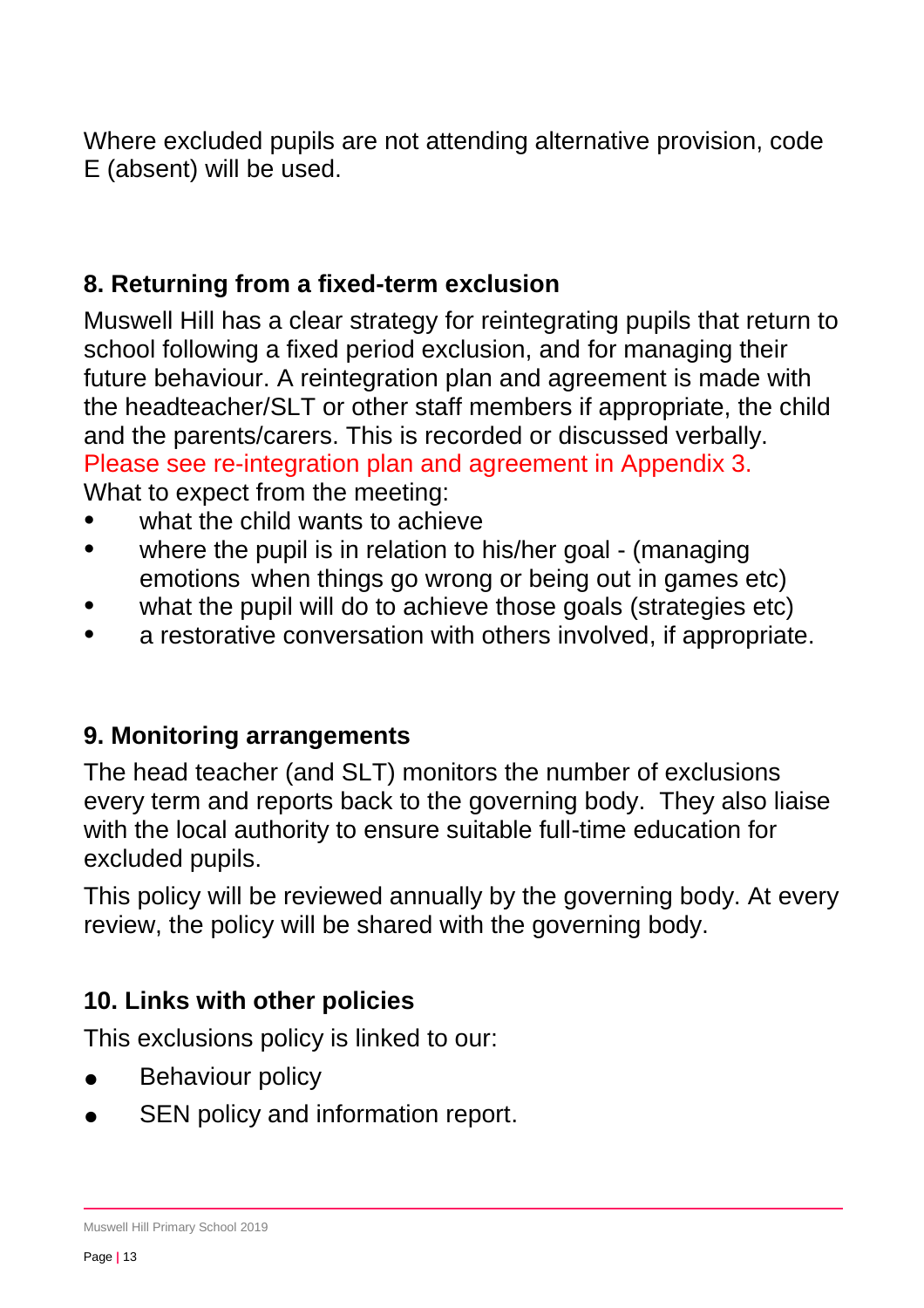# **Appendix 1: Definitions around Exclusion**

## **Definition**

For the purposes of exclusions, a school day is defined as any day on which there is a school session. Therefore, TAD or staff training days do not count as a school day.

#### **Internal Exclusion**

Internal exclusion is when a pupil is excluded from the rest of the school and must work away from their class for a fixed amount of time. This will be in a different classroom.

An internal exclusion is a discretionary measure, where a pupil's behaviour is escalating and more serious measures need to be taken but there are not yet grounds for an external / fixed-term exclusion.

Typically, a child receiving a consequence of this level should be receiving additional support for their behaviour, intended to help them to avoid their behaviour escalating to a point where a fixed term exclusion is necessary (examples: behaviour chart to address specific behaviours causing a problem; support from the inclusion support workers or assistant head etc)

#### **Temporary / Fixed-Term exclusion**

A temporary/fixed term exclusion is when a child is excluded from school and must remain home for a fixed amount of time.

This should be for the shortest time necessary to ensure minimal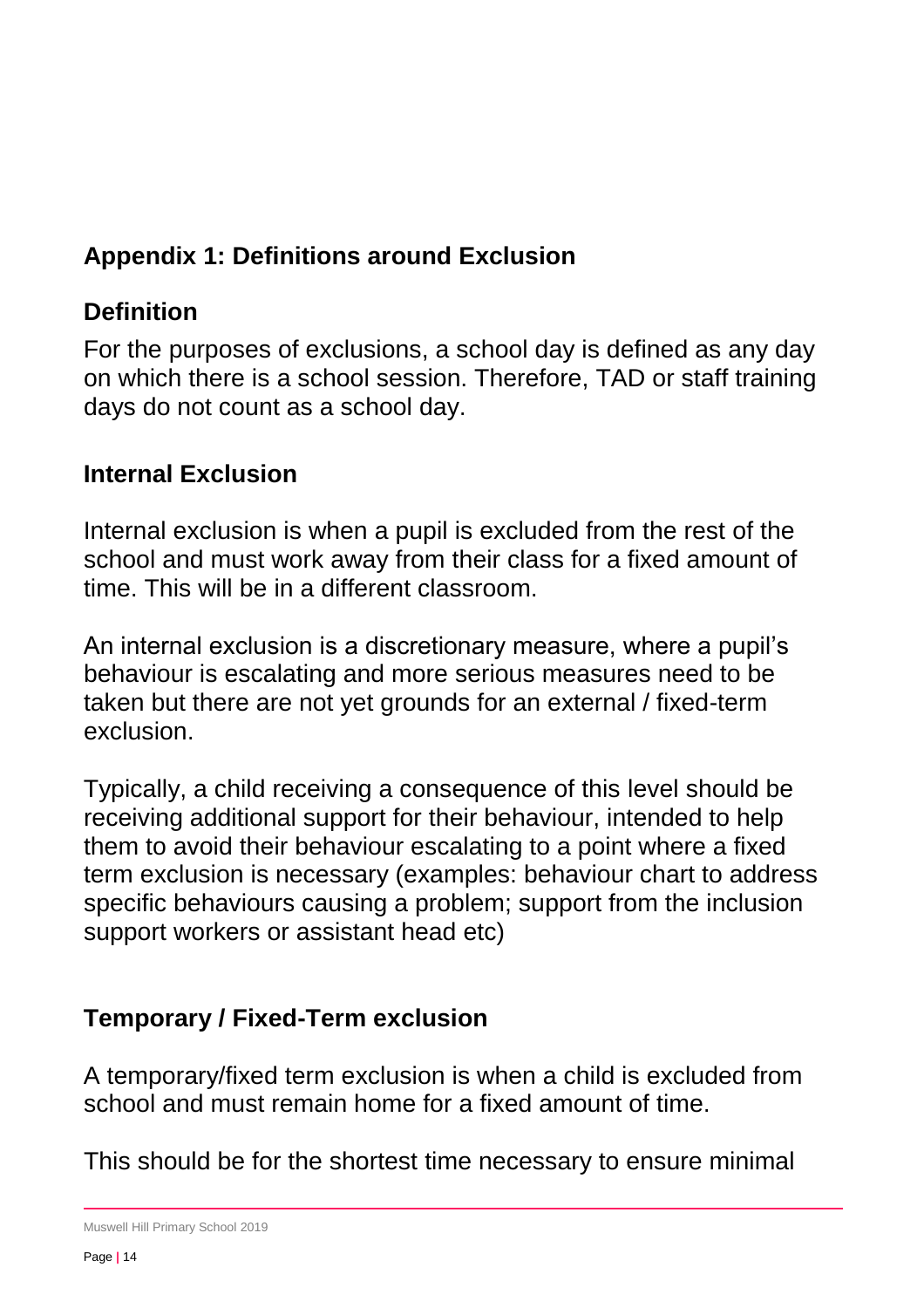disruption to the child's education, whilst mindful of the seriousness of the breach of policy.

#### **Permanent exclusion**

A permanent exclusion is when a child is permanently excluded from school and not allowed to return. This is a very serious decision and the Headteacher will consult with senior leaders and Chair of the Governing Body as soon as possible in such a case.

#### **Further Definition:**

#### **Managed move (Not an exclusion)**

In cases where the Headteacher and parents agree that the progress of the pupil has been unsatisfactory and the pupil is unwilling or unable to profit from the educational opportunities offered, or if a parents failure to engage in strategies implemented by the school are resulting in a continuing pattern of poor behaviour or lack of improvement in behaviour, the Headteacher may consult with the Local Authority and propose a managed move to another school. This is not exclusion and in such cases the Headteacher may assist the parents in placing the pupil in another school.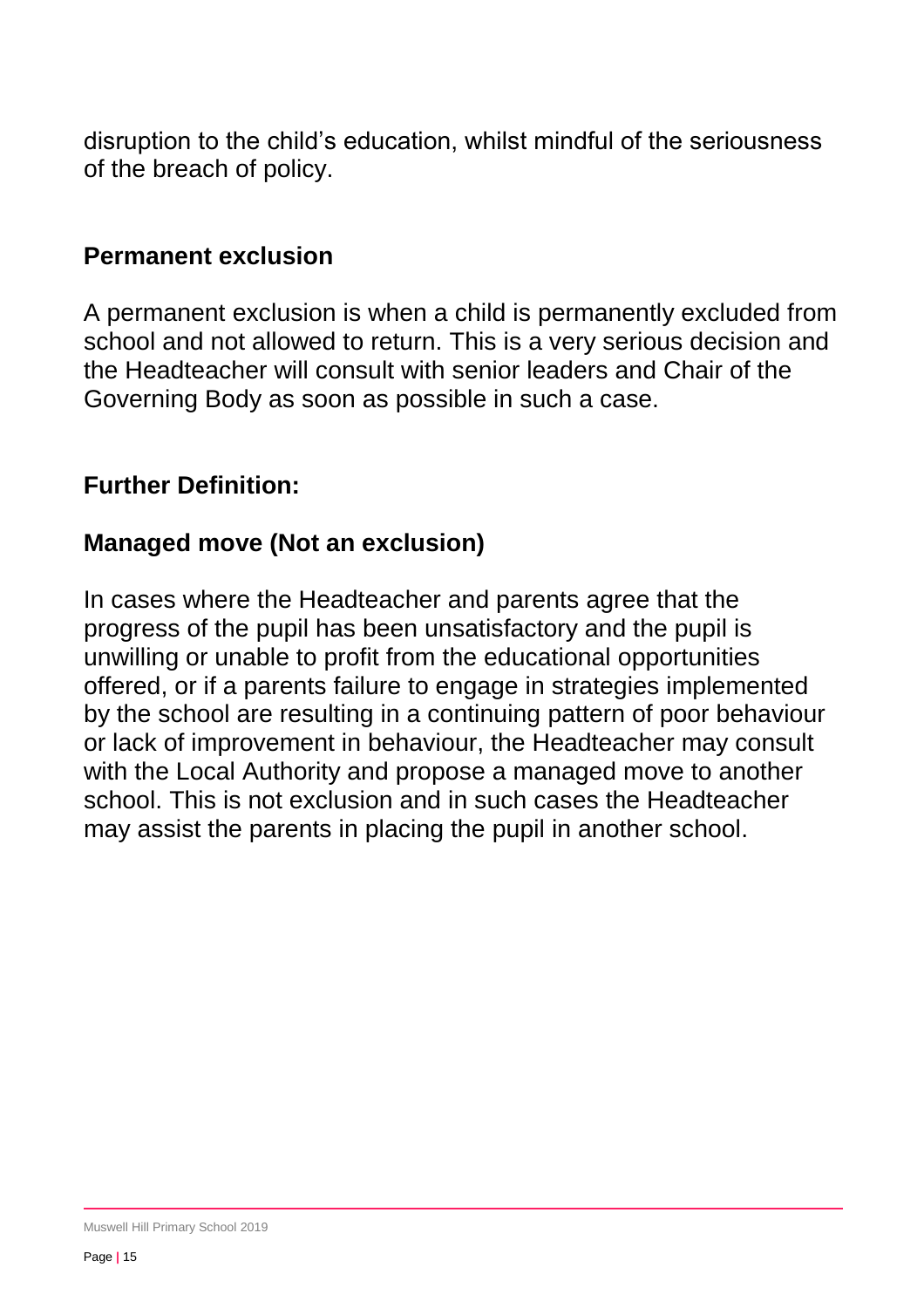# **Appendix 2: Independent review panel training**

The LA must ensure that all members of an independent review panel and clerks have received training within the 2 years prior to the date of the review.

Training must have covered:

- the requirements of the primary legislation, regulations and statutory guidance governing exclusions, which would include an understanding of how the principles applicable in an application for judicial review relate to the panel's decision making
- the need for the panel to observe procedural fairness and the rules of natural justice
- the role of the chair and the clerk of a review panel
- the duties of head teachers, governing bodies and the panel under the Equality Act 2010
- the effect of section 6 of the Human Rights Act 1998 (acts of public authorities unlawful if not compatible with certain human rights) and the need to act in a manner compatible with human rights protected by that Act.

Muswell Hill Primary School 2019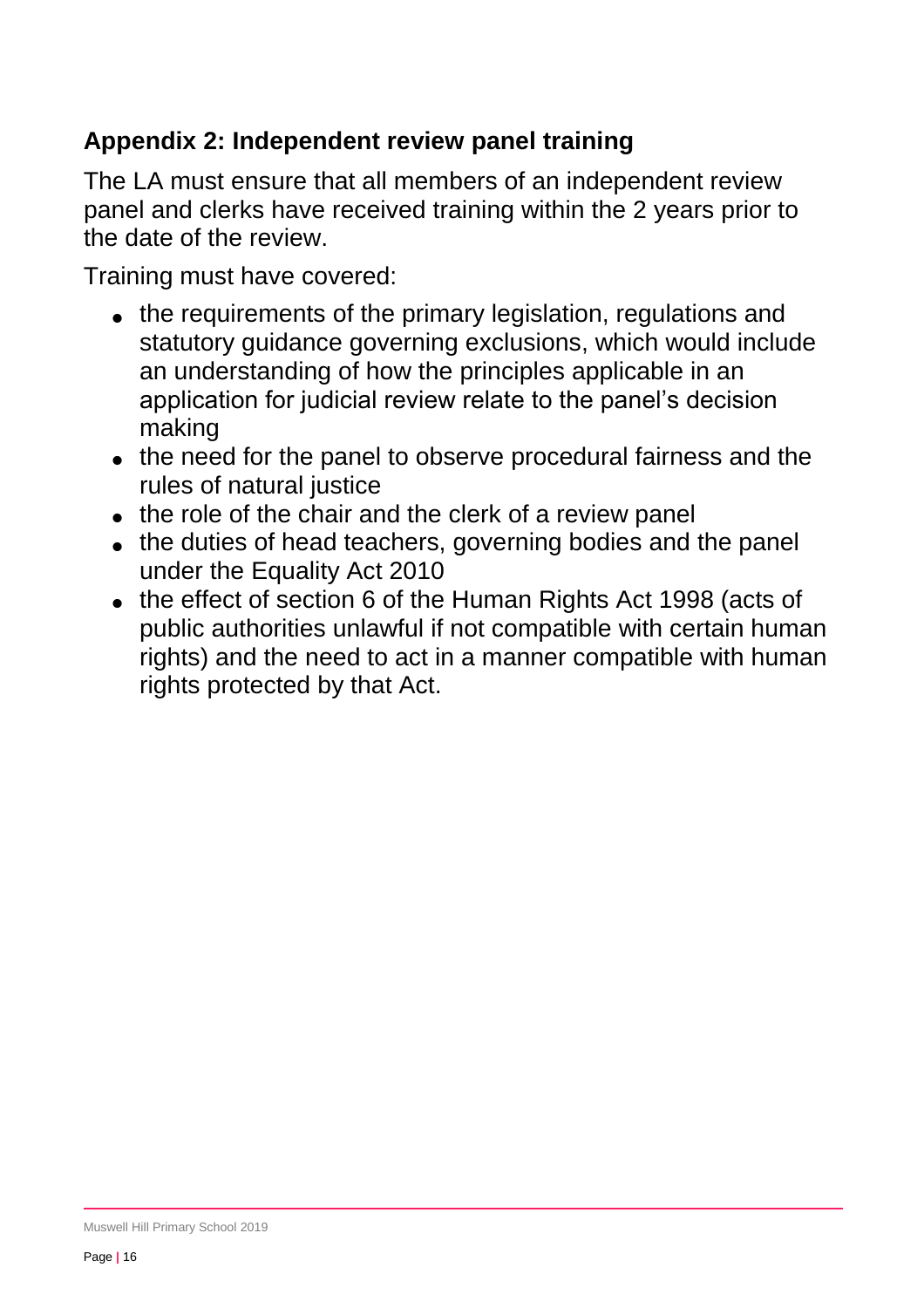# **Appendix 3**

## **MHPS Re-integration meeting after a fixed-period exclusion**

| Date of meeting:                                                          | People present: |
|---------------------------------------------------------------------------|-----------------|
| <b>PUPIL DETAILS</b>                                                      |                 |
| Pupil's name:                                                             |                 |
| <b>Address:</b>                                                           |                 |
| Date of birth:                                                            |                 |
| Year group/teacher:                                                       |                 |
| Name of parent/carer:                                                     |                 |
| <b>Contact details:</b>                                                   |                 |
|                                                                           |                 |
|                                                                           |                 |
| Is the pupil in care? Yes/No                                              |                 |
| Is the pupil subject to a child protection plan? Yes/No                   |                 |
| Is the pupil identified as having special educational needs (SEN)? Yes/No |                 |
| If yes, please give details:                                              |                 |
|                                                                           |                 |
|                                                                           |                 |

Muswell Hill Primary School 2019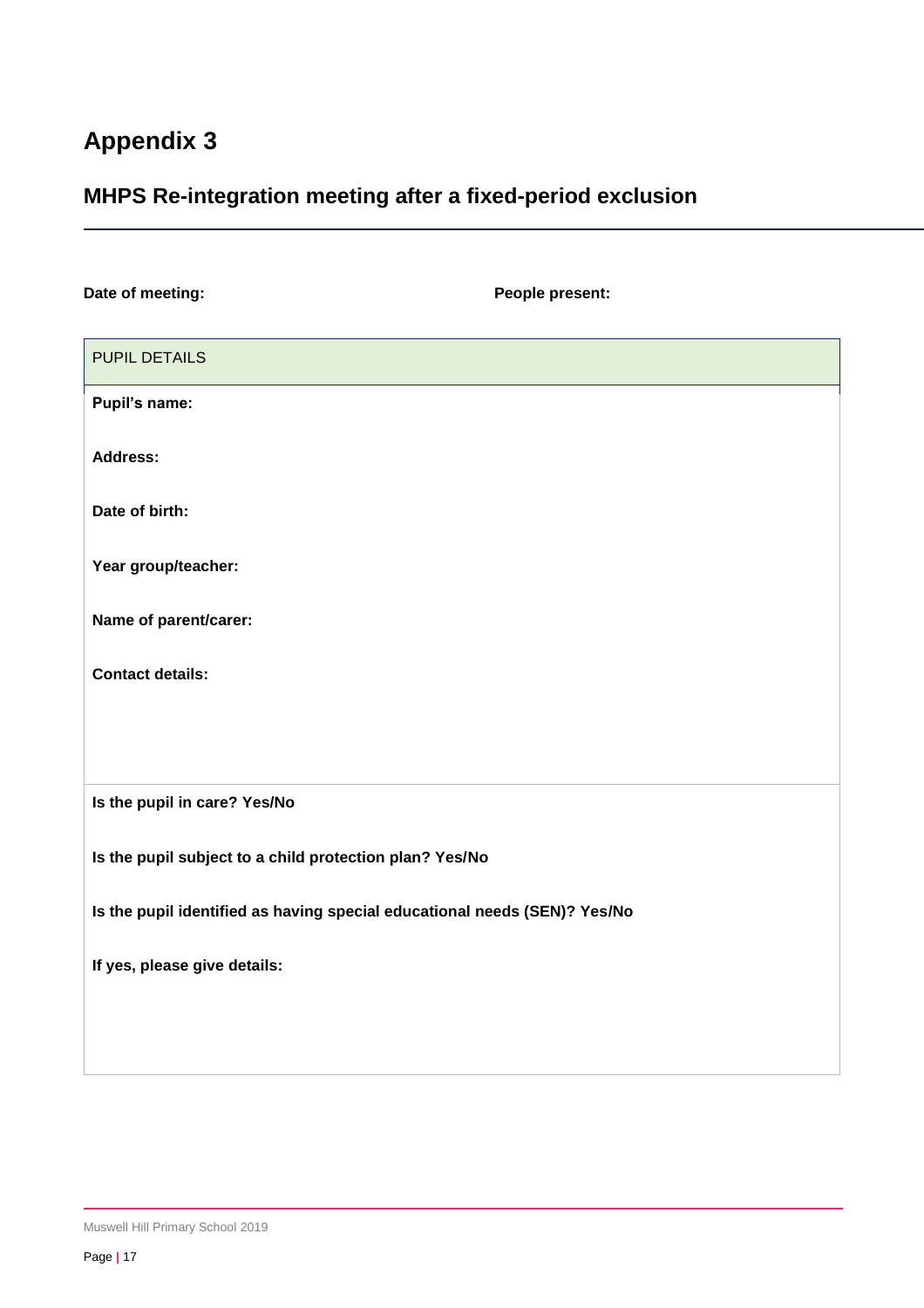| <b>DETAILS OF EXCLUSION</b>     |                           |                      |  |  |
|---------------------------------|---------------------------|----------------------|--|--|
| Date of exclusion:<br>excluded: | Date of return to school: | Total number of days |  |  |
| Reason for exclusion:           |                           |                      |  |  |

| REVIEW OF CURRENT ATTENDANCE |                             |  |
|------------------------------|-----------------------------|--|
| <b>Attendance this term</b>  | <b>Attendance this year</b> |  |
| Number of days absent:       | Number of days absent:      |  |
| Attendance (%):              | Attendance (%):             |  |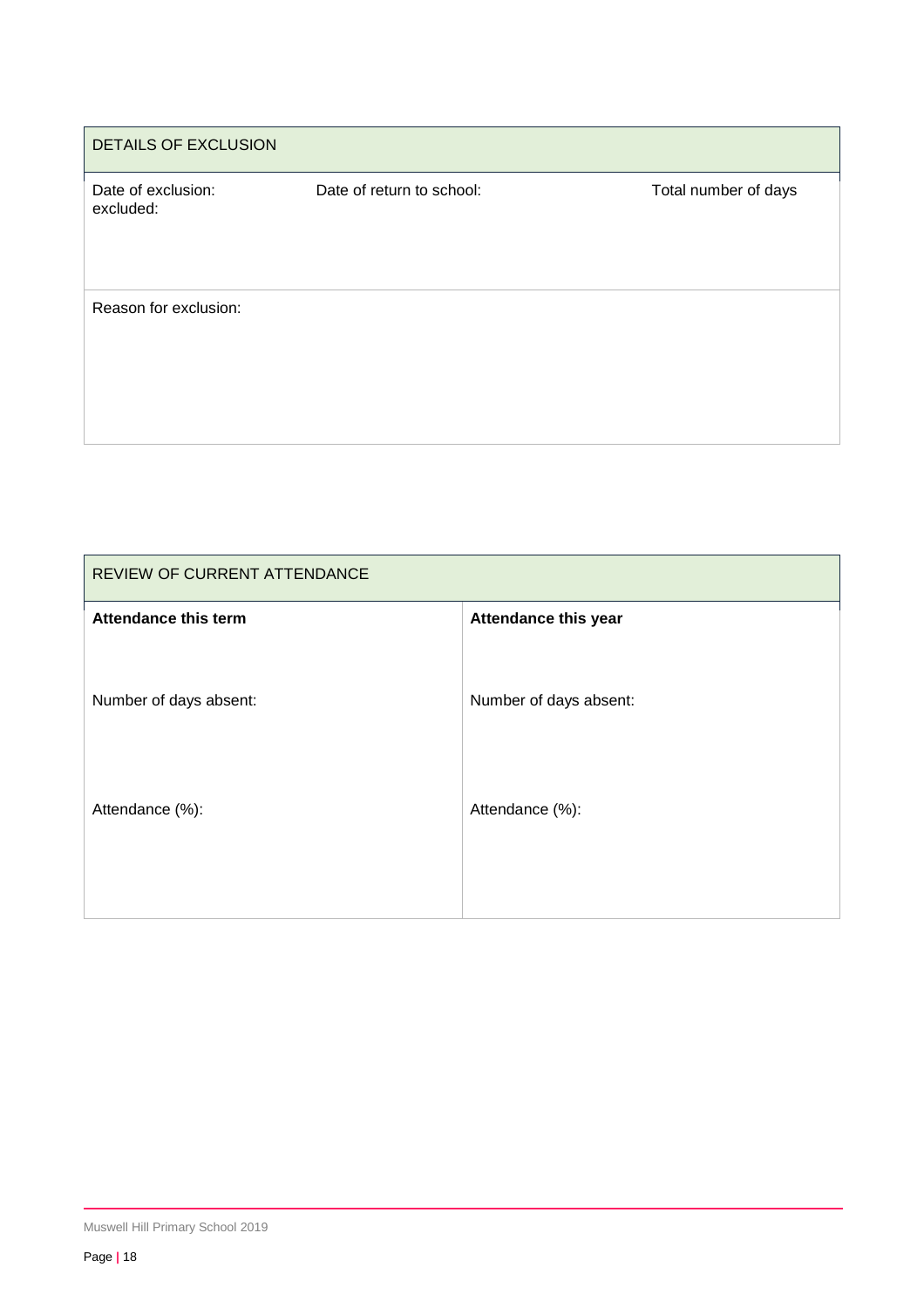| REVIEW OF ACADEMIC PROGRESS |                         |                       |                  |
|-----------------------------|-------------------------|-----------------------|------------------|
| Subjects:                   | <b>Target</b><br>grade: | <b>Current grade:</b> | <b>Comments:</b> |
|                             |                         |                       |                  |

| TARGETS FOR BEHAVIOUR AND LEARNING |                                                        |                                               |                              |                                 |
|------------------------------------|--------------------------------------------------------|-----------------------------------------------|------------------------------|---------------------------------|
| Area for<br>development            | <b>Current score (0-</b><br>10); 0=never,<br>10=always | Target score (0-<br>10) 0=never,<br>10=always | How will we<br>achieve this? | <b>Timescale/review</b><br>date |
|                                    |                                                        |                                               |                              |                                 |
|                                    |                                                        |                                               |                              |                                 |
|                                    |                                                        |                                               |                              |                                 |
|                                    |                                                        |                                               |                              |                                 |
|                                    |                                                        |                                               |                              |                                 |
|                                    |                                                        |                                               |                              |                                 |